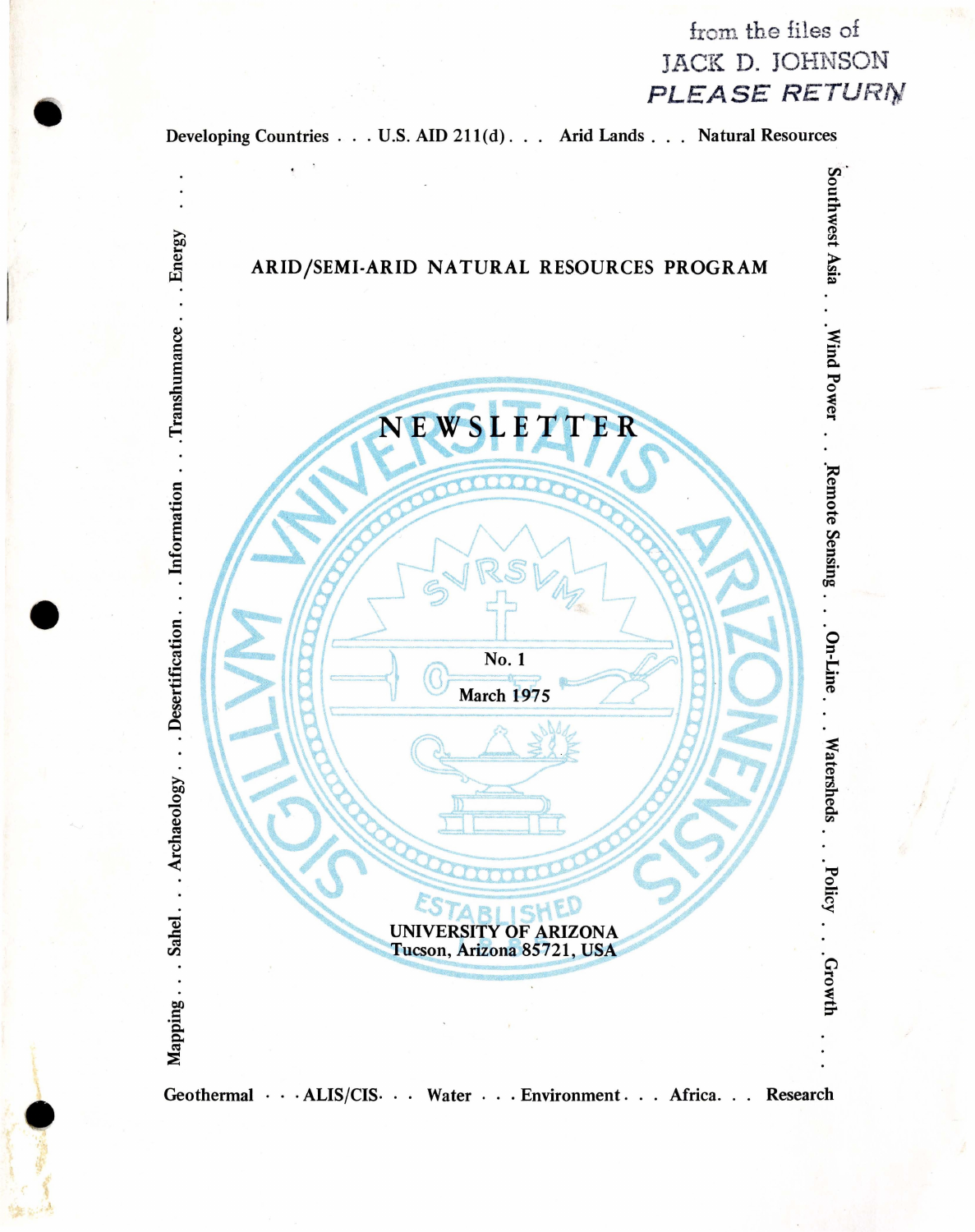

# Supported by U.S. Agency for International Development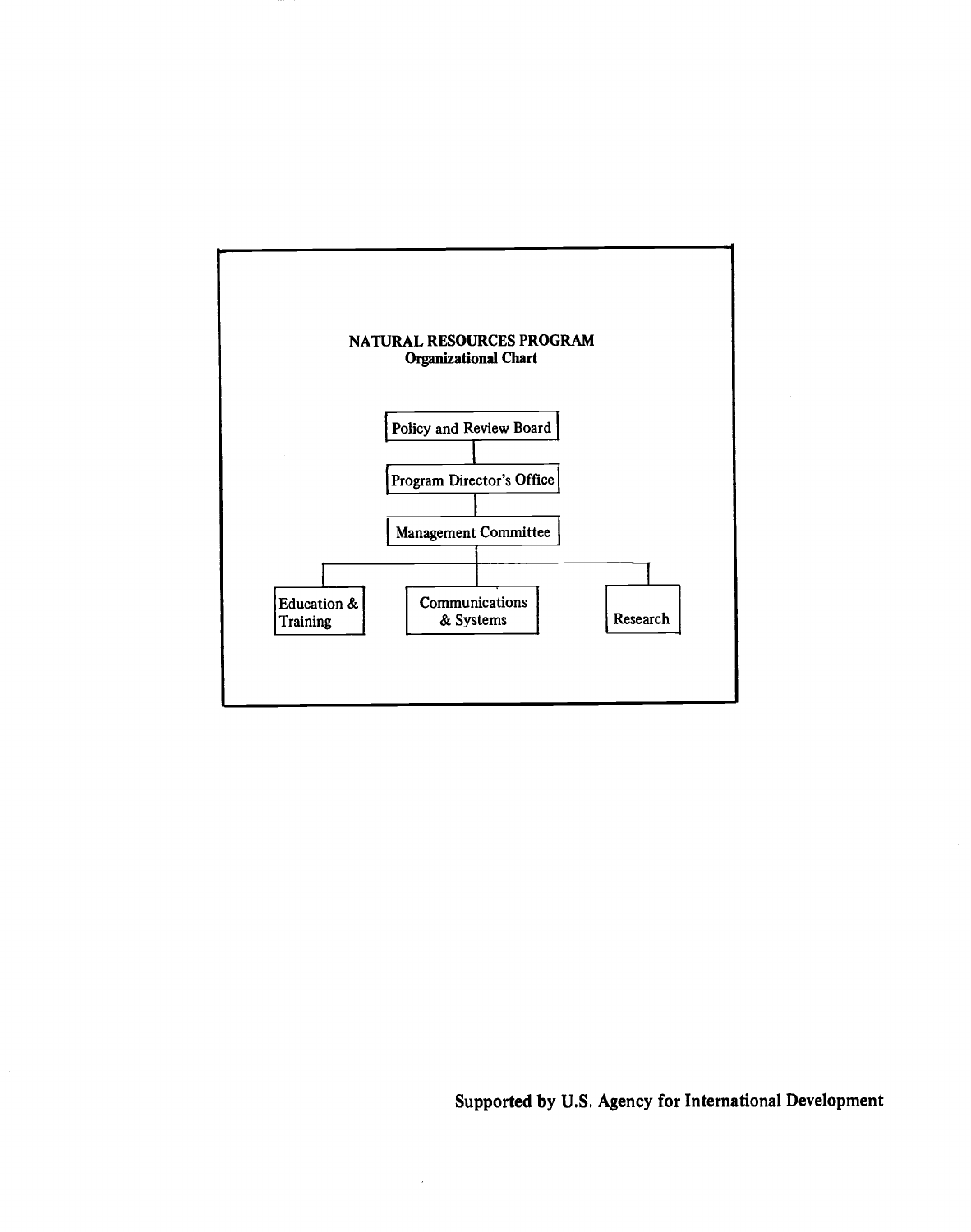#### ARID/SEMI-ARID NATURAL RESOURCES PROGRAM

#### University of Arizona, Tucson

In the spring of 1974, the University of Arizona received a five -year grant from the U.S. Agency for International Development (AID), for the purpose of increasing the University's competence and institutional response capability in the planning and management of natural resources in arid/semi-arid developing countries. As a result of the grant, the University established the Arid/Semi-Arid Natural Resources Program (NRP), with special emphasis on the socioeconomic, institutional, legal, and public policy aspects of resource management.

Although the University of Arizona's applied research for over eighty years has been largely arid lands oriented, to serve the people of a state more than ninety percent arid or semi-arid, the worldwide counterparts of Arizona's arid environment have sponsored a natural affinity with the international arid lands community. Students from arid lands outside the United States constitute over fifty percent of the total University foreign student body, and institutional programs of international scope have sent faculty and research personnel on arid lands assignments throughout the arid world. Now the new U.S.AID Natural Resources Program, designed to strengthen further the University's capabilities, will concentrate specifically on three areas:

- 1. Multiple -use management of natural resources (land, water, wildlife, forest, minerals, energy)
- 2. Assessment and mitigation of undesirable secondary environmental effects associated with natural resources development projects
- 3. Application of new technologies to problems of resource surveys, assessment, and monitoring

In support of these three areas of emphasis, five specific programs are being developed:

- 1. Centralized Information System (CIS): enhancing the University's Arid Lands Information System (ALIS), updating a catalog of natural resources competence, and publication of an international newsletter
- 2. Education and Training Capability: insuring that the University's graduate degree programs are responsive to appropriate resource management concerns, and that special training opportunities exist for foreign resource specialists
- 3. Knowledge and Research Capability: increased knowledge resulting from work being conducted both at the University and in some developing countries, contributing to the experience being gained both by the faculty involved and by the developing country
- 4. Advisory Capability: increasing directly in proportion to its use in research and training as AID, other international assistance agencies, private industry, and developing country institutions call upon the University for its specialized skills and technical knowledge
- 5. Institutional Linkages: including both informal arrangement for the exchange of information and publications, and major ties between the University and government /educational institutions in developing countries

Dr. Herbert E. Carter, University of Arizona Coordinator of Interdisciplinary Programs, and Chairman of the Natural Resources Program's Policy and Review Board, summed up the meaning of the Program in the first of the seminars which seek to introduce the University Community to an understanding of the Program, when he spoke on September 5,1974:

"It is hoped that this Grant will provide the impetus for strengthening existing capabilities, initiating essential new activities, and integrating the whole to the end that the University will be recognized internationally as a center of excellence within the United States for information competence and research -anddevelopment capability related to integrated resource management in the developing countries."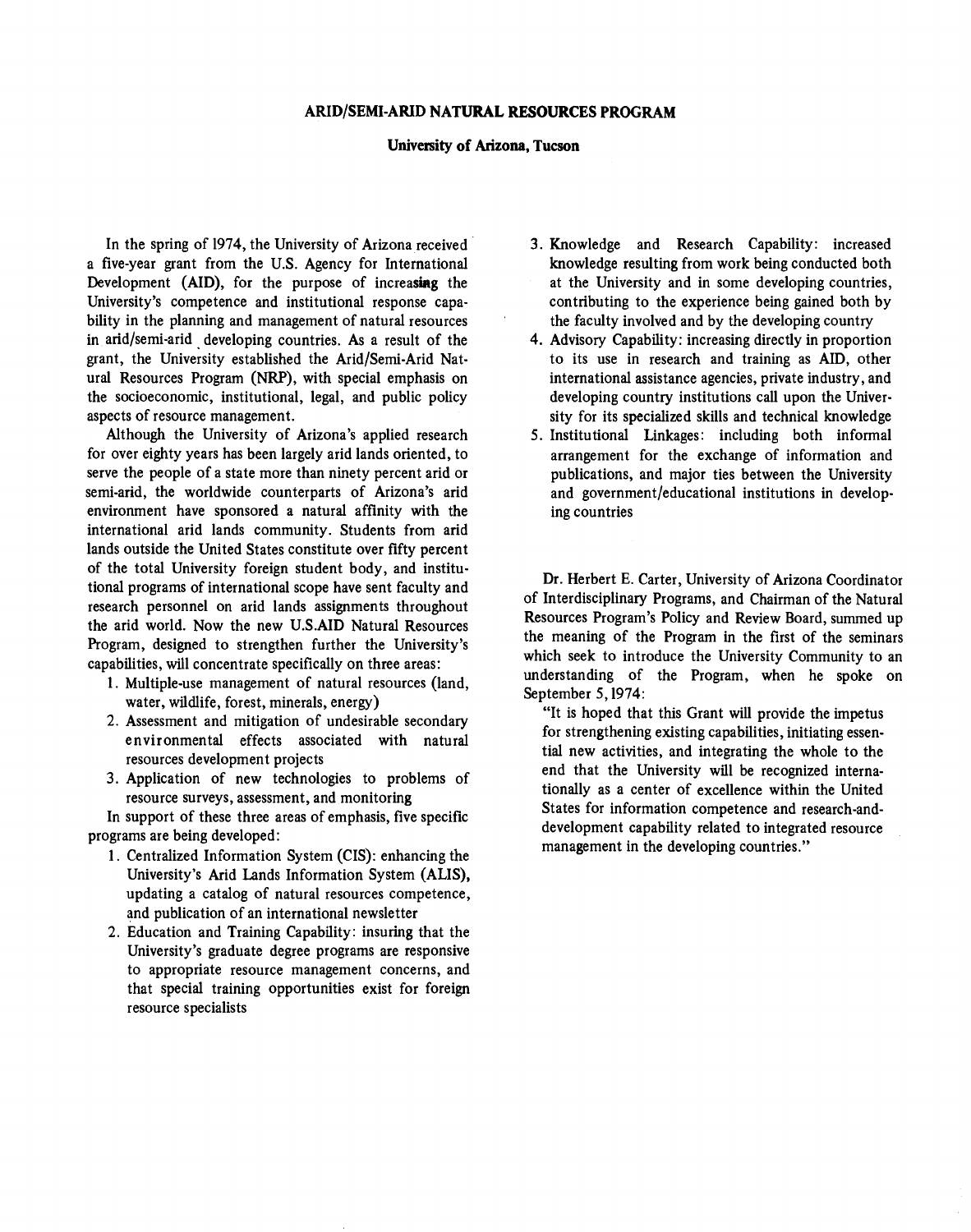Concern over the availability and management of planet Earth's natural resources has become a worldwide theme as we begin the countdown toward the twenty -first century. An increased awareness is evident on all levels - local, national, international - that the world's natural resource base is both finite and limited, and, in the absence of proper stewardship, susceptible to rapid depletion. From this environmental concern has evolved the global attention now being given those areas where narrowly-conceived development projects have wasted and exhausted the resource, preempted better use of the land, and created serious secondary environmental problems, the costs of which may diminish or actually outweigh anticipated benefits over the long term.

This newly-acknowledged perception  $-$  that we must not only improve our old ways but also devise new and innovative ways of predicting and managing the resource base to meet long-term goals  $-$  comes at the very time when exploding populations are intensifying the immediate demand for more arable land, water, minerals, fuel, and forest products. This poses a cruel dilemma for those developing countries which believe that the development of their indigenous natural resources, given the rapidly accelerating world demand, offers the most expeditious way to disengage their economic well -being from reliance on subsistence agriculture.

Viewed from this global perspective, nowhere is the need and challenge greater than in the semi-arid and arid lands lying,within the tropical and sub -tropical zone bounded approximately by the 30° latitude lines. Here are the world's least developed countries, plagued by soaring population rates, vast areas of traditionally dry marginal land, critical new problems of loss of land productivity, soil erosion, and desertification triggered by a combination of natural drought and poor or nonexistent resource management practices. Narrow short -term attempts at immediate solutions through such undertakings as livestock production, water development projects, improved transportation, and certain forestry practices have failed to help these areas sustain even past levels of productivity, let alone keep pace with the inexorable growth of humans and their livestock.

The traditional economic base in these areas has been a subsistence pastoralism, with limited development of irrigated agriculture through oases, intermittent surface runoff, flooding. The choice among alternative uses of limited water resources, particularly in relation to irrigation, is seldom made on a rational basis  $-$  one involving a balance

between short-term costs and benefits and long-term economic returns, conservation of water and soils, and proper social and health adjustments. The consequences of this way of life are characterized by destruction of vegetation and soil and the attendant formation of barren desert, exacerbated by inadequate controls over numbers and movements of livestock, a continuing process taking its relentless toll. Collectively the urgency to exploit economically valuable resources for domestic and export purposes, and the absence of capabilities for managing the land and waters, are combining to mortgage severely the future welfare of coming generations in many developing countries.

But to take on only the countenance of Cassandra in the context of today's problems is to court paralysis. The importance and magnitude of those problems are now identified, acknowledged, addressed. Both the new United Nations Environment Programme and UNESCO's Man -andthe- Biosphere Programme have assigned top priority to a consideration of resource management problems of the arid and semi-arid regions. The challenge facing the international development community is to equip the developing nations to bring to resource management a new perspective and capability, one which first establishes the nature and value of the resource base on a broad regional scale, then plans and implements development with an improved appreciation of alternatives and their associated benefit-cost tradeoffs, particularly those decisions that could limit or foreclose future operations. Development assistance, therefore, must focus on providing those most-in-need countries with the aid that specifically enables them to assess and manage their own natural resources through training, education, and strengthening institutional competence.

The University of Arizona's Arid/Semi-Arid Natural Resources Program (described elswhere in this Newsletter), undertaken in mid-July 1974 for a period of five years, is one such venture. There are others, and we must believe that among us there will be eventual improvement. Patience, understanding, but also a sense of urgency and drive, will be required. To bring less to the task, or to withdraw from it altogether, will signal to the world that we in the developed world not only have acknowledged our failure to employ our skills in the execution of such enterprises, but have opened ourselves to "thinking the unthinkable."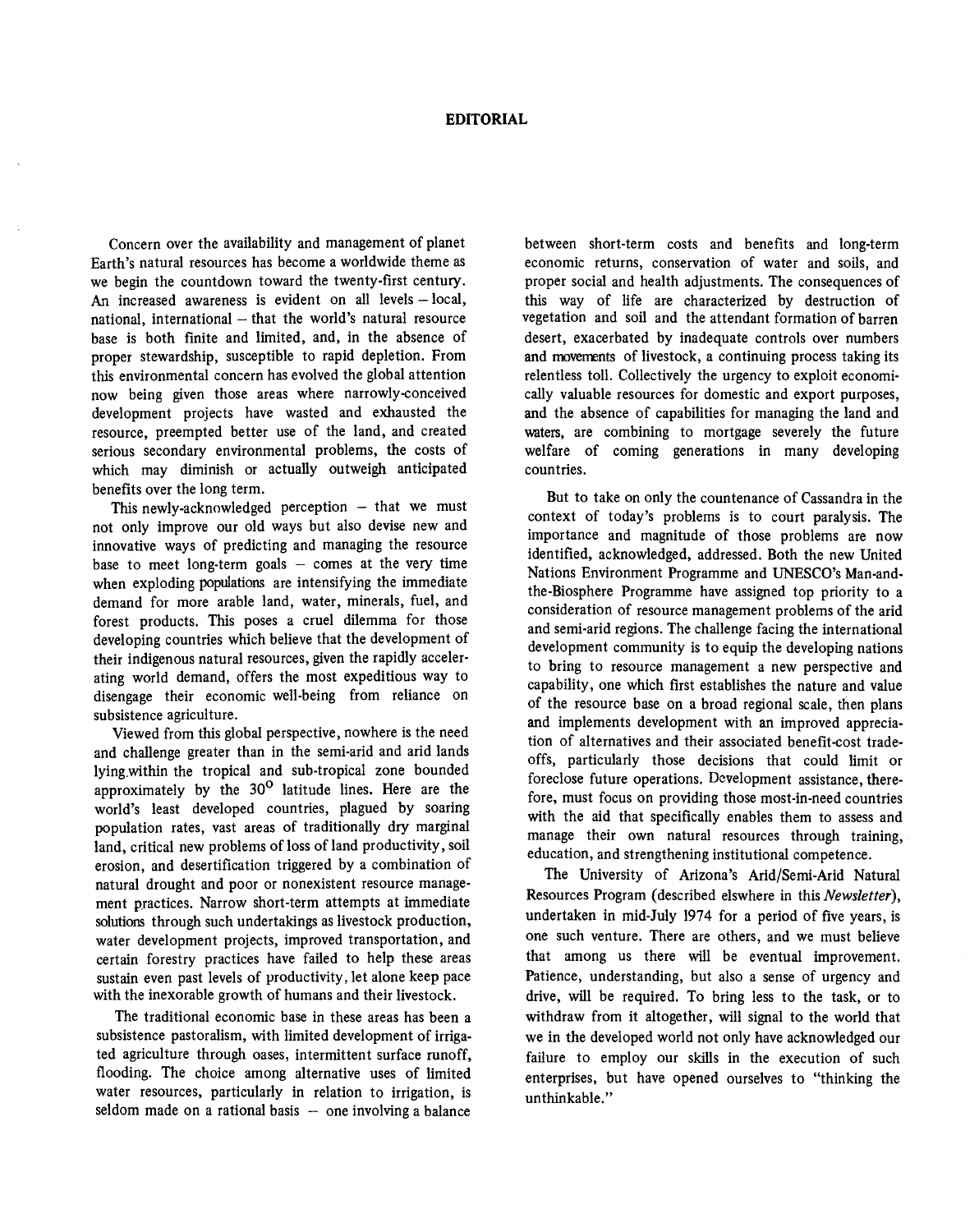Under the planning and sponsorship of the University of Arizona's U.S. AID 211(d) Natural Resources Program, a series of fifteen seminars was held during the fall of 1974, with an estimated average audience of one hundred interested faculty, students, and townspeople in attendance at each attesting to the varied interest in the topics under discussion. Several of the speakers came fresh from firsthand experience in developing countries, particularly the Sahel -Sudan region, and advantage was taken of the presence of several distinguished foreign visitors on the campus by arranging for their participation in the series.

For the spring of 1975, a new format has been introduced to focus more comprehensively on specific sub -areas of natural resources, of which the first five were an exploration of Human Resources Development, some of them conceptual in nature, others addressing themselves to case studies of specific areas such as Zaire, Ecuador, and Tanzania. Perhaps the underlying question asked in this new series in an effort to stimulate an exchange of ideas and proposals are those which characterized Dean Marsden B. Stokes' talk on January 30,1975:

"... How many administrators, educators, engineers, scientists, technicians, and other specialists establish rapport with the leaders and the masses in developing nations? What have we learned over the years that will facilitate our working together with these peoples to assist them in improving themselves? What are some of the guidelines for action that should be followed? Are there pitfalls to be avoided?"

He developed the view that the most important resource of any nation is its people, and that emphasis on the development of this resource is the best hope for overcoming problems of poverty, disease, and ignorance.

Dr. Clark Bloom, in his talk in the first series of seminars, urged upon his listeners a recognition of the necessity by developed-country institutions to be both perceptive and willing to learn of ways of achieving what he termed ex poste adjustment techniques applied to the building of developing-country organizations and personnel sometimes prior to, at other times concurrent with, the definition and conduct of programs for resource development in these countries  $-$  a task that must be done in and by the developing countries thenselves.

The seminar on "Drought Analogies," given on October 10, 1974, by Dr. Phil R. Ogden, following his return from Niger, focussed on problems held in common by Niger and the U.S. Southwest Papago Indian Reservation, conterminous to the Tucson area, with similar climates, both inhabited by peoples who view livestock numbers as their wealth and security, and both plagued with drought conditions aggravated by the overgrazing resulting from this philosophy.

These seminars, with their informal conduct, critical questioning  $-$  even spirited disagreements  $-$  and broad spectrum of interested attendees, have been a successful introduction to the areas of concentration inherent in the Natural Resources Program charter.



Irrigation water is pumped from a well into this reservoir from which it is drawn by gravity toward fenced plots. Near Agades, Niger, September 1974.

-J.D. Johnson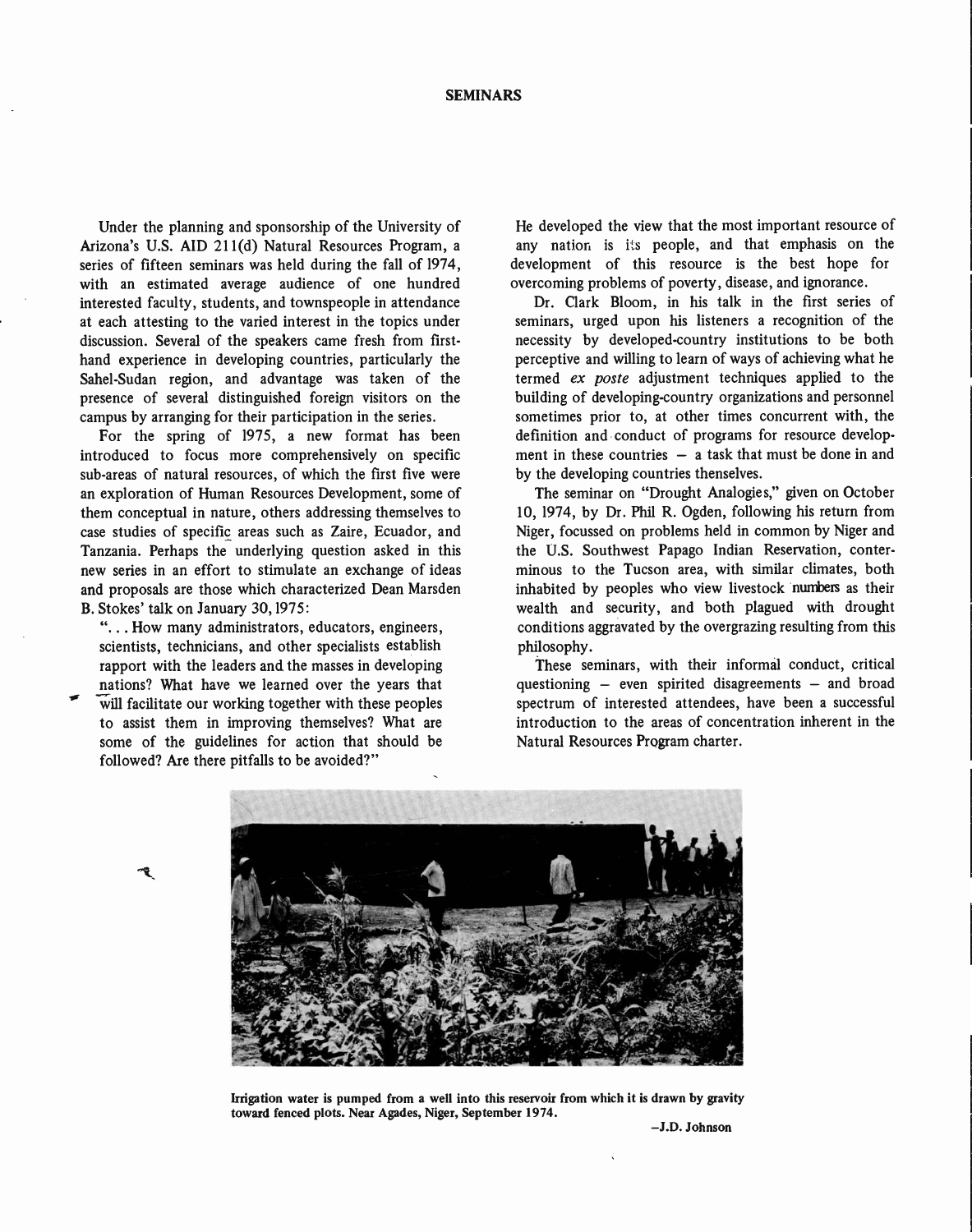A complete list of seminars given to date follows. Interested readers of this Newsletter who would like further information on any of the topics cited are urged to communicate directly with the speakers at the addresses given.

#### Outline of AID Natural Resources Grant

Herbert E. Carter, Coordinator of Interdisciplinary Programs, and Chairman, Natural Resources Program's Policy and Review Board, University of Arizona, Tucson

An Ecological View of the Sahel-Sudan Region

E. Lendell Cockrum, Department of Biological Sciences, University of Arizona, Tucson

Relating Remote Sensor Data to Environmental Modeling Waldo Tobler, Department of Geography, University of Michigan, Ann Arbor

A Framework for Agricultural Development Planning in the Sahel-Sudan Region

William G. Matlock, Department of Soils, Water, and Engineering, University of Arizona, Tucson

The Application of U.S. Science and Technology to the Problems of Developing Nations

Bill L. Long, U.S. Agency for International Development, Washington, D.C.

Drought Analogies: Niger and the Papago Indian Reservation of Arizona

Phil R. Ogden, Department of Watershed Management, University of Arizona, Tucson

#### Range Improvement in Sonora, Mexico

Don Johnson, Department of Range Management, University of Sonora, Hermosillo, Sonora, Mexico

#### The Drought and Food Shortage Problem in Africa

Ali El Tom, National Research Council, Khartoum, Sudan

The Need for Methodology of Mineral Resource Appraisals in Developing Nations

Allen Clark, Office of Economic Analysis, U.S. Geological Survey, Washington, D.C.

Utilization of Wildlife Resources in Africa James G. Teer, Department of Wildlife and Fisheries

Sciences, Texas A&M University, College Station, Texas

Ten Rules for Coping with Information Systems in Resource Policy Planning

Aaron Wildaysky, Graduate School of Public Policy, University of California, Berkeley

Methods and Uses of Mineral Resource Appraisals in Lesser Developed Regions

DeVerle Harris, Department of Mining and Geological Engineering, University of Arizona, Tucson

Administering the Planning of Resource Development Programs in Developing Countries

Clark Bloom, Department of Public Administration, University of Arizona, Tucson

New Dimensions of Agrarian Reform in Latin America

Mitchell A. Seligson, Department of Government, University of Arizona, Tucson

Problems of Future Technical Development and the Oil Producing Countries of the Middle East

David A. B. Llewelyn, British Petroleum Co., Ltd., London, England

Human Resource Development in the Less Developed Nations: Some Guides for Action

Marsden B. Stokes, Department of Educational Foundations and Administration, University of Arizona, Tucson

Human Resource Development in the Central University of Ecuador: A Case Study

Freeman J. Wright, California State College, San Bernardino

A Conceptual Framework for Analysis of Human Resources Development

Ray Marshall, University of Texas, Austin

Some Aspects of Manpower Development in Tanzania M. I. Karenga, University Dar-es-Salaam/ University of Arizona, Tucson

UNICEF's Sahelian Development Plans

Ibrahima Fall, Planning Officer, UNICEF /UN, New York Administrative Training and Modernization in Zaire

Gaston V. Rimlinger, Rice University, Houston, Texas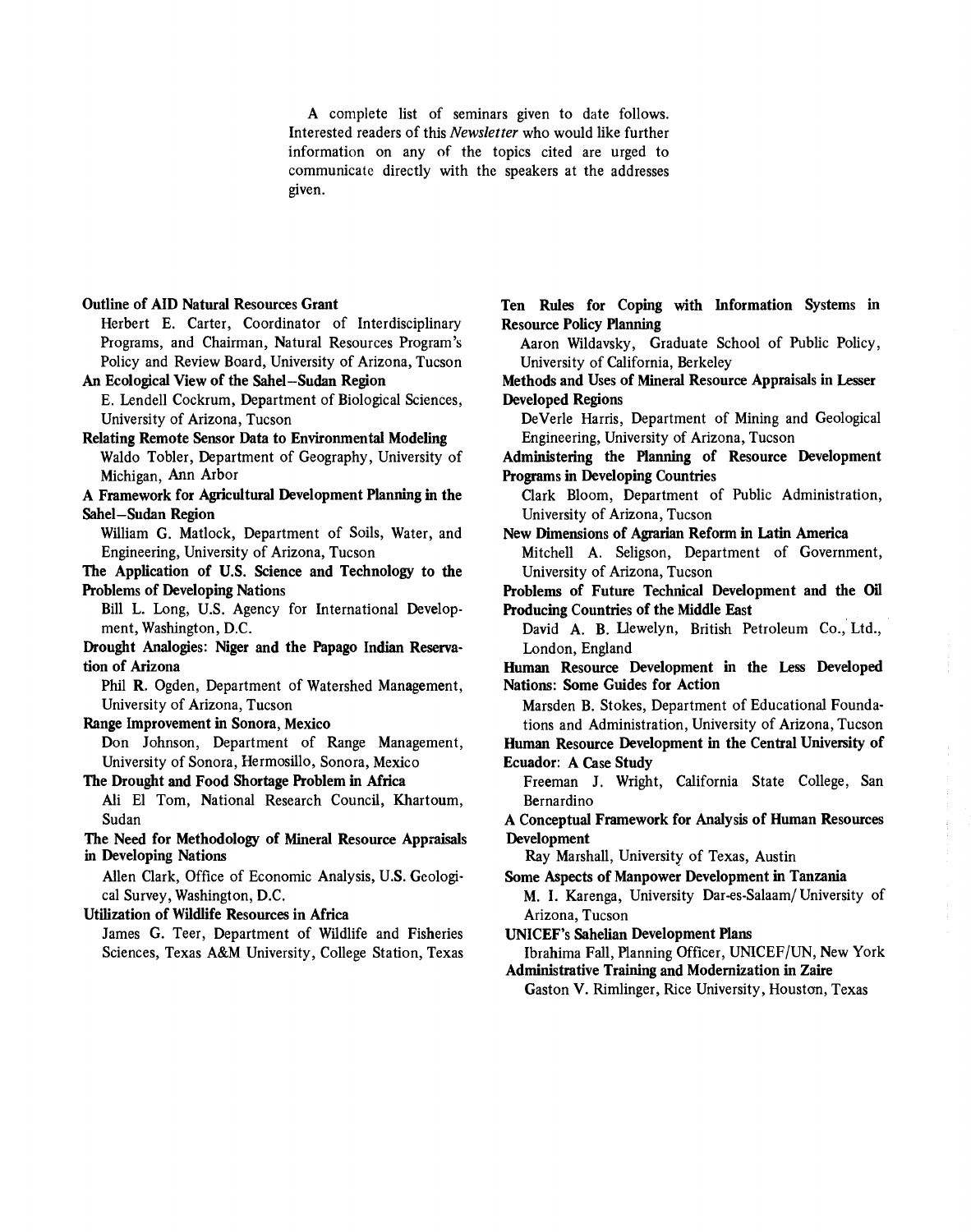#### INFORMATION

The first of the three "outputs" described above, a Centralized Information- System (CIS), is being built upon the Arid Lands Information System now widely known by its acronym ALIS, a computerized system developed by the University of Arizona's Office of Arid Lands Studies over a period of years prior to initiation of the Natural Resources Program, originally through National Science Foundation support and now fully operational under University sponsorship. It is a bibliographical storage-and-retrieval system, banking thousands of prime references on the physical and biological environments of world deserts, with retrieval possible through any of the several elements used in formatting references for storage, e.g., author, date, title, source and abstract, but more particularly through the keyword indexing done for each reference from a controlled Thesaurus of Arid Lands Terminology (© ), also

developed by the OALS under an NSF grant, that permits printouts from the system by any mix or match of the indexing terms applied.

Despite its characterization as a world desert system, ALIS is enhancing its storage base through the the U.S. AID Natural Resources Program which permits the addition of arid and semi-arid, as well as social, economic, and cultural input not formerly included. While the primary emphasis is still on regional problems of aridity, water, environmental engineering, surface materials, geomorphology, vegetation, and fauna, it is recognized that within the framework of the new Natural Resources Program, the information system must respond increasingly to the need for a wider approach to this particular environment.



Vegetative growth on a sand dune, southern Tunisia, March 1974. The high vertical permeability of sand dunes allows for the collection and storage of enough soil moisture to sustain occasional plant growth.



Water for this reservoir near Agades, Niger, is supplied from an exploratory borehole and pumped into the reservoir by a centrifugal pump. September 1974.

-J.D. Johnson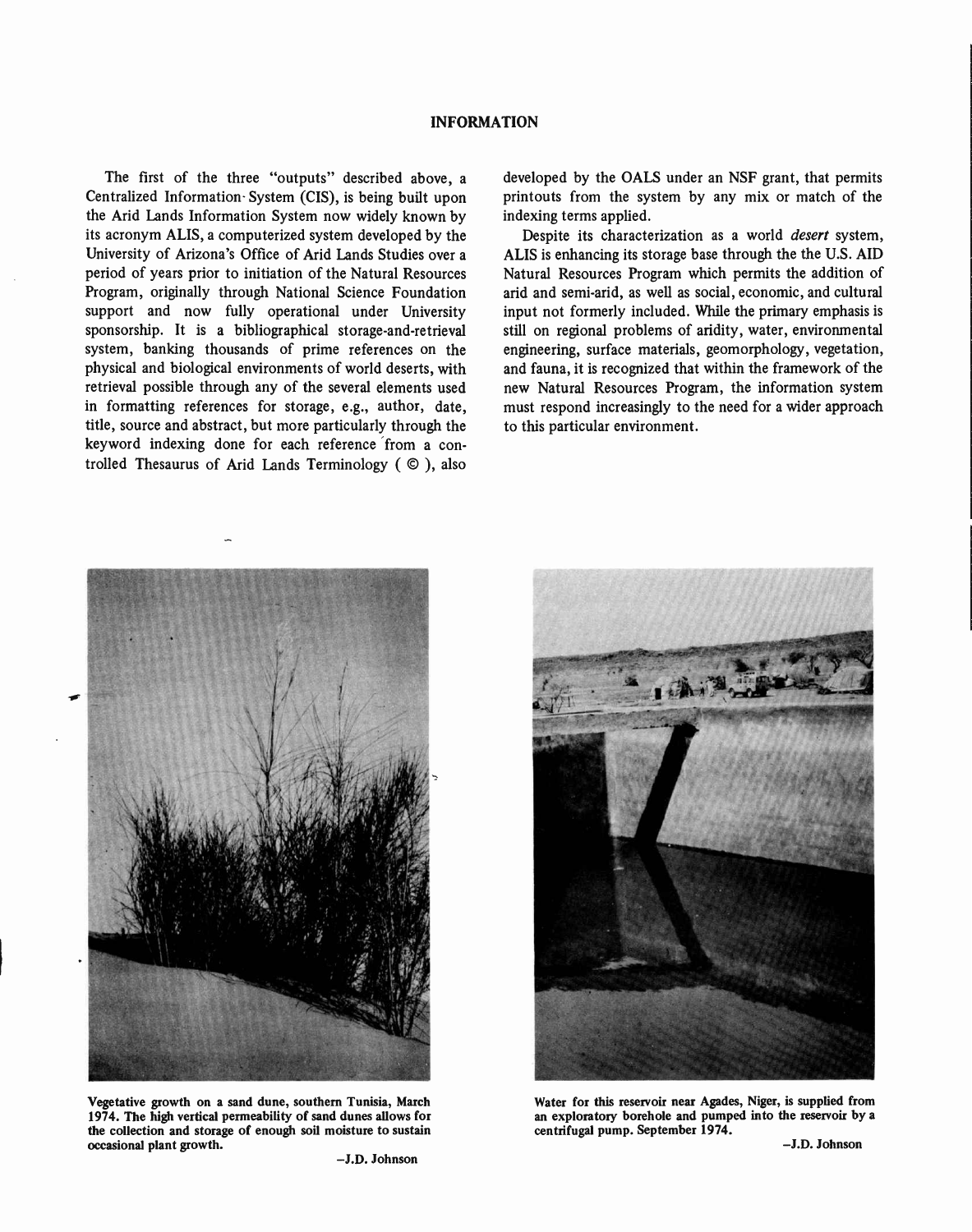ALIS products, in addition to customized printouts (for which a flat charge of \$25.00 is made), include irregular publication of Arid Lands Abstracts, a vehicle for disseminating computerized current references plus a special retrospective gathering in each issue on topics such as "Burning as a Tool for Arid Range Management," "Desert Animals," and "Solar Energy." Besides this serial publication, ALIS supports a series of Arid Lands Resource Information Papers on contemporary topics of timeliness, carrying extensive computerized bibliographies, with full abstracts, plus interpretative text. While most of these are now out-of-print, reproduced copies are always available for a slight charge from the National Technical Information Service (NTIS), P.O. Box 1553, Springfield, Virginia 22151, USA. Number 5, "Jojoba: A Wax-Producing Shrub of the Sonoran Desert," (1974, 141 p.) is still available from the Office of Arid Lands Studies in limited stock without charge. The preparation of such papers as:

- No. 1: Salinity Problems in Arid Lands Irrigation, 1972, 300 p.
- No. 2: Exploration and Exploitation of Geothermal Resources in Arid and Semiarid Lands, 1973, 118 p. (A revised edition now in preparation)
- No. 3: World Desertification: Cause and Effect, 1973, 168 p.
- No. 4: Southwestern Groundwater Law: A textual and Bibliographic Interpretation, 1974, 228
- P. No. 5: Impact of Energy Development on Water Resources in Arid Lands, 1975, 268 p.

is indicative of the benefits that may accrue to public agencies - be they governmental, international, institutional – concerned with urgent problems of the environment.

The following examples of reduced, reproduced ALIS/CIS computer output demonstrate the format and configuration of the system:

2987

NATIONAL ACADEMY OF SCIENCES, COMMITTEE ON ATMOSPHERIC SCIENCES

1973

WEATHER AND CLIMATE MODIFICATION, PROBLEMS AND PROGRESS.

#### SAME AS AUTHOR.

AREAS DELINEATED FOR FURTHER RESEARCH INCLUDE: 1) FOG SUPPRESSION, ESPECIALLY IN RELATION TO AIRPORT OPERATIONS, 2) PRECIPITATION MODIFICATION, DESIGNED PARTICULARLY TO INCREASE PRECIPITATION OVER WATERSHEDS, 3) MITIGATION OF SEVERE STORMS SUCH AS HURRICANES, AND 4) INADVERTENT WEATHER /CLIMATE MODIFICATION EFFECTS.

OALS/WEATHER MODIFICATION/ARTIFICIAL PRECIPITATION/STORMS/FOG/ ENVIRONMENTAL ENGINEERING/WATER YIELD IMPROVEMENT

3060

PUROHIT, F.R./GHOSIL, P.K./TANEJA, G.C.

1972

WATER METABOLISM IN DESERT SHEEP, EFFECTS OF VARIOUS DEGREES OF WATER RESTRICTION ON THE DISTRIBUTION OF BODY WATER IN MARIWARI SHEEP.

AUSTRALIAN JOURNAL OF AGRICULTURAL RESEARCH 23(4):685 691. SWRA W73 12788

THE MOST CRUCIAL LIMITING FACTOR FOR THE SURVIVAL OF LIVESTOCK IN THE ARID AND SEMIARID TRACTS OF WESTERN RAJASTHAN IN NORTHWEST INDIA IS THE CHRONIC SCARCITY OF DRINKING WATER. DURING CRITICAL PERIODS MANY STOCK GROWERS TRY TO SAVE THEIR FLOCKS BY TRANSHUMANCE, BUT MOSTLY THE ANIMALS MUST DEPEND ON THEIR PHYSIOLOGICAL ABILITY TO WITHSTAND WATER DEPRIVATION. EFFECTS OF VARIOUS DEGREES OF WATER RESTRICTION ON THE DISTRIBUTION OF BODY WATER IN MARIWARI SHEEP, ONE OF THE HARDIEST BREEDS IN THE RAJASTHAN DESERT, ARE DISCUSSED. THESE SHEEP ARE ABLE TO WITHSTAND A DEHYDRATION LOSS OF ABOUT 18 PERCENT IN BODY WEIGHT, EVIDENCE THAT THEY ARE REASONABLY WELL ADAPTED TO WATER DEPRIVATION. WHEN THE WATER INTAKE WAS REDUCED BELOW 75 PERCENT OF THE NORMAL DAILY REQUIREMENT, THE TOTAL BODY WATER, TOTAL BLOOD AND PLASMA VALUES, AND THE EXTRACELLULAR, INTRACELLULAR, AND INTERSTITIAL FLUID VOLUMES OF THE SHEEP BEGAN TO DECREASE. A REDUCTION TO 25 PERCENT NORMAL INTAKE WAS SIMILAR IN ITS EFFECT TO COMPLETE DEPRIVATION, WITH PLASMA VOLUME FALLING BY 43 PERCENT AND THE EXTRACELLULAR FLUID VOLUME BY 33 PERCENT. HOWEVER, THE ANIMALS DO NOT HAVE THE ABILITY TO MAINTAIN AN EXPANDED PLASMA VOLUME AGAINST GENERAL DEHYDRATION. (OALS)

SURVIVAL/OALS/ANIMAL METABOLISM/WATER REQUIREMENTS/ANIMAL PHYSIOLOGY /DROUGHT TOLERANCE /ARID LANDS /DESERTS /LIVESTOCK/WATER SHORTAGE/WATER UTILIZATION /ADAPTATION /BODY FLUIDS / SHEEP (DOMESTIC) /STRESS(PHYSIOLOGY) / INDIA /RAJASTHAN-

3829

MACLEOD, N.H.

1973

APPLICATIONS OF REMOTE SENSING (ERTS) TO RESOURCE MANAGEMENT AND DEVELOPMENT IN SAHELIEN AFRICA (REPUBLIC OF MALI). IN: SYMPOSIUM ON SIGNIFICANT RESULTS OBTAINED FROM THE EARTH RESOURCES TECHNOLOGY SATELLITE-1. I: TECHNICAL PRESENTATIONS, SECT 8, P. 1475-1481.

NATIONAL AERONAUTICS AND SPACE ADMINISTRATION REPORT NASA SP-327. SWRA W74-06686.

THE PRIMARY RESOURCE MANAGEMENT PROBLEM IN SUB -SAHARAN AFRICA (THE SAHEL) IS INCREASING ARIDITY. ERTS OBSERVATIONS WERE MADE OF SAND STREAMS, DUNE ORIENTATIONS, MOISTURE AND VEGETATION CHANGES AND OTHER FACTORS. A SECOND MAJOR INTEREST IS GRAZING OF CATTLE, SHEEP, AND GOATS, WHICH IS ASSOCIATED WITH MAJOR MOVEMENTS OF PEOPLE AND ANIMALS TWICE YEARLY TO OBTAIN FORAGE. THE CHANGES IN AVAILABLE FORAGE ARE BEING OBSERVED. THE LOCATION OF THE CULTIVATORS IS ALSO BEING MAPPED FROM ERTS IMAGERY. HYDROLOGICAL ANALYSIS IS BEING CARRIED ON IN THE NIGER AND BANI RIVER WATERSHEDS. THE SIZE, TIMING, AND AREAL EXTENT OF THE ANNUAL FLOOD IS OF PARTICULAR INTEREST. SO FAR, GOOD IMAGERY OF THE MAXIMUM FLOOD STAGE HAS BEEN OBTAINED AND ASSESSED. GEOLOGIC INFORMATION ON FAULT ZONES, SAND DUNE FORMATIONS, SCARPS, TECTONIC BASINS AND FOCAL POINTS OF FAULTING ARE ALL VISIBLE. (USGS)

OALS/REMOTE SENSING/SATELLITES(ARTIFICIAL)/LAND USE/GEOLOGIC MAPPING/ GRAZING /FLOODS /DESERTS /DATA COLLECTIONS /DUNES /ARID LANDS /SAHELIAN ZONE /SAHARA /MALI /RESOURCE INVENTORY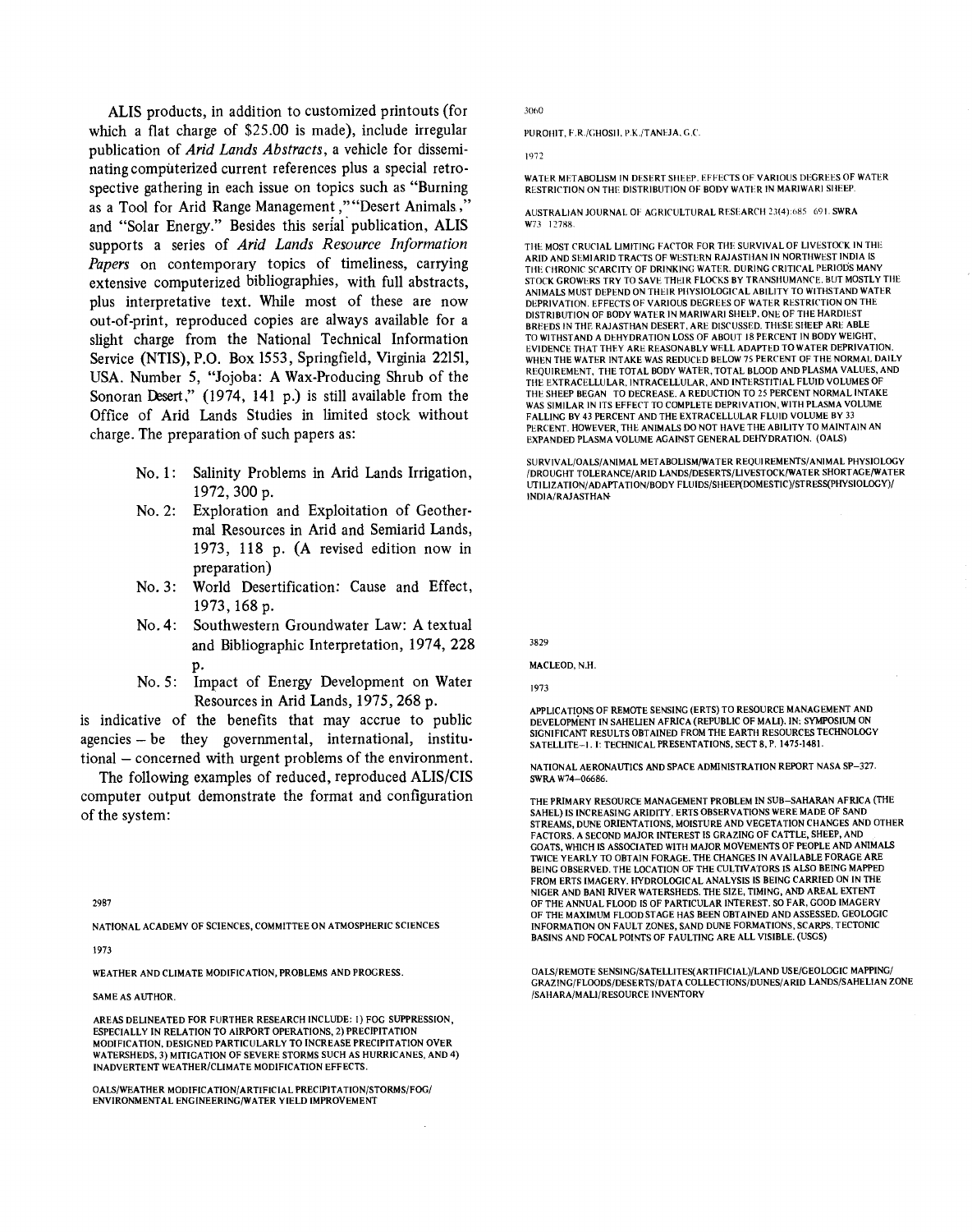Creation of a series of linkages between the University of Arizona and other institutions with a commitment to natural resources is perceived to be a key output of the 211(d) Natural Resources Program here, since it affords a practical mechanism for sustaining interest in and use of the other outputs of the grant. In addition, it provides a vehicle for concentrating program resources on selected problems of import with enough critical mass to have a positive impact. Beyond, such linkages can lead to relationships that will facilitate developing country resource management objectives long after termination of the U.S. Aid grant. From an assessment of the potential for specific early linkages in terms of a country's existing institutional capability and the nature of its problems, two such linkages have been established:

1. KENYA. A country of roughly 225,000 square miles, Kenya lies astride the equator in eastern Africa between the Indian Ocean and Lake Victoria. The northern three -fifths of the country, and large stretches of the southern section are suitable only for ranching or nomadic herding, or provide only a meager and uncertain livelihood for cultivators. In effect, less than half the country's area is arable, with over 100,000 square miles actually desert or semi-desert. This Northern Zone, extending latitudinally across the three southern zones and generally forming their northern limits, is a barren waterless steppe underlain by volcanic rock, a region of poor soil, hot dry climate, and sparse population. Most of the country north of the equator has little rainfall, and is hot and arid. Even elsewhere, however, the unreliability of rainfall has contributed to the harsh conditions faced by the people residing outside the most favored areas. Drought has periodically resulted in complete crop or pasture failure and attendant famine. Rainfall probability is extremely low for most of the country, despite the pleasant climate prevailing in the areas of highest population concentration. An irregular network of intermittent streams and minor rivers plays a role in the drainage of the Highland slopes and in maintaining the fertility of its productive areas. It is also a potential source of irrigation for the development of additional agricultural acreage.

The University of Nairobi is the main institution of higher learning, with departments in applied plant sciences, crop production, land development, meteorology, soil science, surveying and photogrammetry, and veterinary science, plus associated library and laboratory support.

Development plans emphasize agriculture, land use/land tenure, animal husbandry, and agricultural credit and cooperatives. With government agencies such as the Ministry of Finance determined to improve the lot of Kenya's people through increasing and diversifying the scope of agricultural production, particularly in marginal lands to the north, the advantages of a linkage to both parties is plain, whereby an entire spectrum of problems

can be visualized and dealt with. Because opportunities for exchange of information and personnel are several, an Arizona team is now in Kenya for preliminary discussions toward this end, so that the first of our two initial linkages may be consummated.

2. GHANA. One of the southern tier of countries facing on the Gulf of Guinea in the great bulge of West Africa, Ghana's 92,100 square miles lie entirely in the tropics. Of particular interest to Arizona is the northern portion, characterized by high plains, decreasing rainfall, poor soil conditions, and a long hot dry season. The entire country is interlaced by a net of streams and rivers, mostly part of the vast Volta drainage system which covers some 61,000 square miles, or more than two -thirds of the country. Lake Volta, created by the closing of a dam across the Volta at Akosombo in 1964, has backed up along the entire former course of the River, with arms extending into many tributaries.

Institutions of higher learning include the University of Ghana, Legon; the University of Science and Technology, Kumasi; and the University College of Cape Coast, Cape Coast, devoted in the main to teacher training. Most of the country's practical research is carried out under the national Council for Scientific and Industrial Research (CSIR), a statutory corporation subsidized through the Ministry of Finance and Economic Planning. Encouragement of scientific and industrial research significant to the country's development, and control over the research activities of a number of attached research institutes and units are carried out under the aegis of this Council. Some of these agencies are addressing themselves to research on animals and aquatic biology, on crops, soil, forest products, buildings and roads; of foods, standards, and industrial research; and on water and agricultural undertakings.

Arizona's Natural Resources Program Director, Dr. J.D. Johnson, in a report to the USAID Mission to Ghana (1974), entitled "Drought in the Ghana Savannah," summarized his recommendations, following his visit there in the early spring of 1974, by pointing out that a strengthened CSIR, through the existing Natural Resources Committee bolstered by adequate staff, discretionary research funds, and technical assistance from donor organizations, would help Ghana avert the tragic effects of the Sahelian desertification process and in so doing be in a position to establish world leadership in wise land use planning. The designation of Ghana as one of the first two linkages to be constituted through the University of Arizona's Natural Resources Program is a step in this direction. Achievement of better research integration, an effective extension service, a determination of the true carrying capacity of the land, application of remote sensing methods to accelerate natural resources inventories, and studies on water harvesting techniques are examples of potential investigations having a bearing on this long-term goal.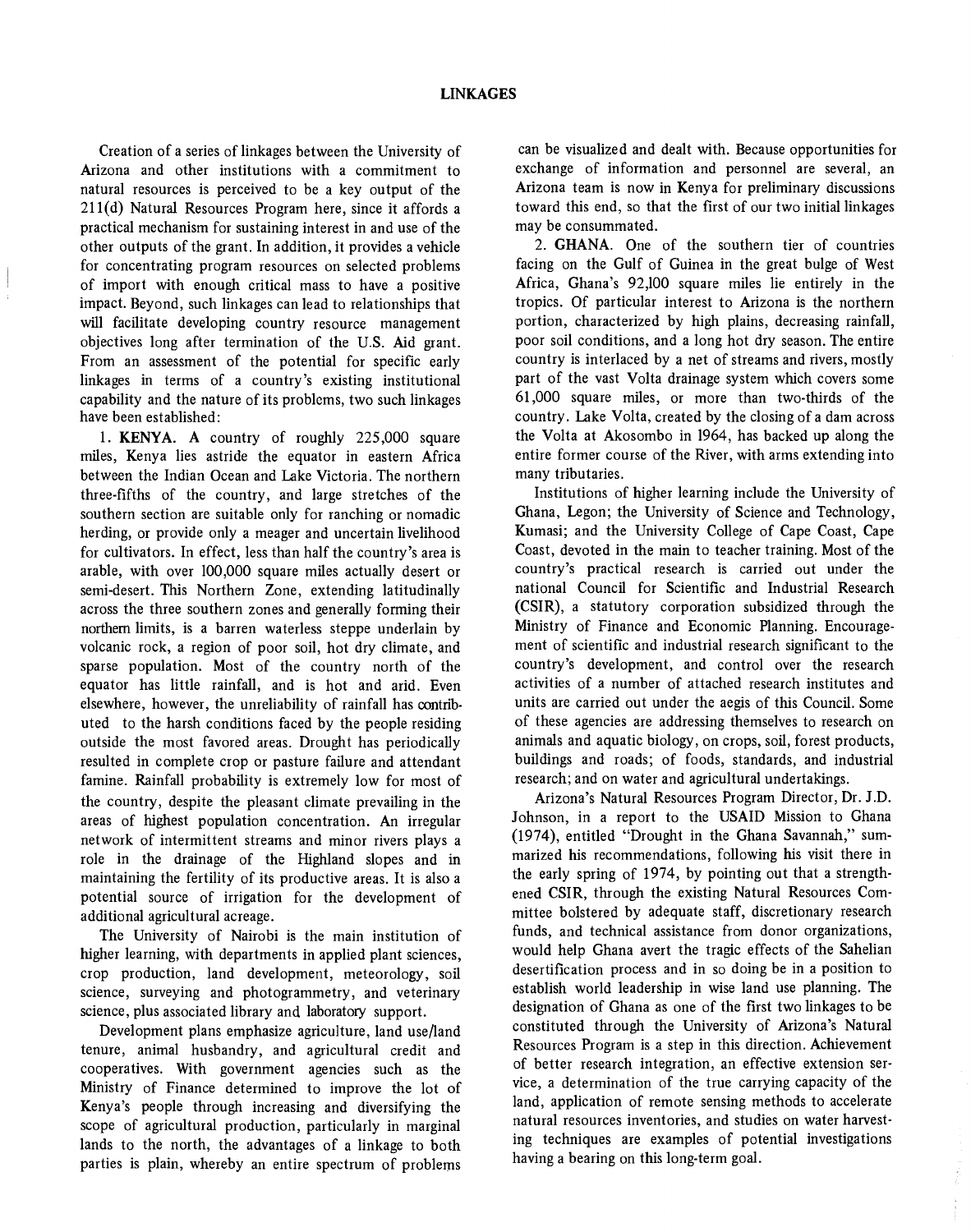#### VISITORS

AFGHAN, Dr. A.Q.K. Ministry of Science and Technology Islamabad, Pakistan August 1974

BOKHARI, Manzoor Joint Secretary, Economic Affairs Division Government of Pakistan [currently] FOA Andre-Mayer Fellow University of Arizona August 1974 - to date

CARPENTER, Dr. Neil Chief of Farm Management Agricultural Services Division FOA, Rome December 1974

DODOO, Dr. Robert Secretary, Natural Resources Committee Council for Scientific and Industrial Research Accra, Ghana July 1974

FALL, Ibrahima UNICEF/UN New York March 1975

HAMDAN, Dr. Ibrahim Y. Project Leader, Agriculture Division Kuwait Institute for Scientific Research Kuwait October 1974

HARDAN, Dr. Adnan Deputy Secretary Ministry of Agriculture Baghdad, Iraq November 1974

HASHMI, Dr. Z.A. Chairman, Pakistan Science Foundation Islamabad, Pakistan August 1974

HOARE, Mr. Eric Chief, CSIRO Division of Irrigation Research Griffith, New South Wales, Australia July 1974

HUGO, Dr. W.J. South African Embassy Washington, D.C. September 1974

JOUBERT, Dr. Eugene Senior Research Officer (Ecology) Nature Conservation & Tourism Division Windhoek, South West Africa January 1975

KARENGA, M.I. University of Dar-es-Salaam Tanzania February 1974

KETTANEH, Dr. M. Said Secretary General, Scientific Research Foundation Jadiriya Baghdad, Iraq October 1974

KHETRAN, M. Anwar Registrar, University of Baluchistan Quetta, Pakistan September 1974

LLEWELYN, David A.B. British Petroleum Company, Ltd. London December 1974

LOPEZ, Ing. Benito Canales Subdirector Industrial Comisión Nacional de las Zonas Aridas Mexico, D.F. October 1974

MARENAH, Dr. Lamin J. Ministry of Agricultura and Natural Resources Gambia August 1974

MORALES, Joaquin Vice -Rector, Universidad del Norte Antofagasta, Chile October 1974

EL-NADI, Dr. Abdel Mohsin H School of Agriculture University of Khartoum Khartoum, Sudan July 1974

PENA. Dr. Carlos E. Director de Coordinación Consejo Nacional de Ciencia y Tecnologia Mexico, D.F. October 1974

PUEBLA, Ing. Manuel Consejo Nacional de Ciencia y Tecnologia Mexico, D.F. October 1974

QUARTEY- PAPAFIO Deputy Director (Operations) Ministry of Agriculture Accra, Ghana July 1974

QUINTANA, Harnan Danyau Rector, Universidad del Norte Antofagasta, Chile October 1974

RICHMOND, Dr. Amos Director, Desert Research Institute Ben-Gurion University of the Negev Sde Boker, Israel June 1974

SAILE, Mr. David School of Architecture University of Newcastle -on -Tyne England December 1974

SPOONER, Dr. Brian Department of Anthropology University of Pennsylvania c/o Division of Human Environment Department of Environmental Conservation Tehran, Iran December 1974

EL-TOM, Ali National Research Council Khartoum, Sudan October 1974

UNDERHILL, H.W. Land and Water Development Division FAO, Rome May 1974

WAHID, Dr. Abdul University of Karachi Karachi, Pakistan August 1974 WOLF, Professor David Weizmann Institute Rehovot, Israel August 1974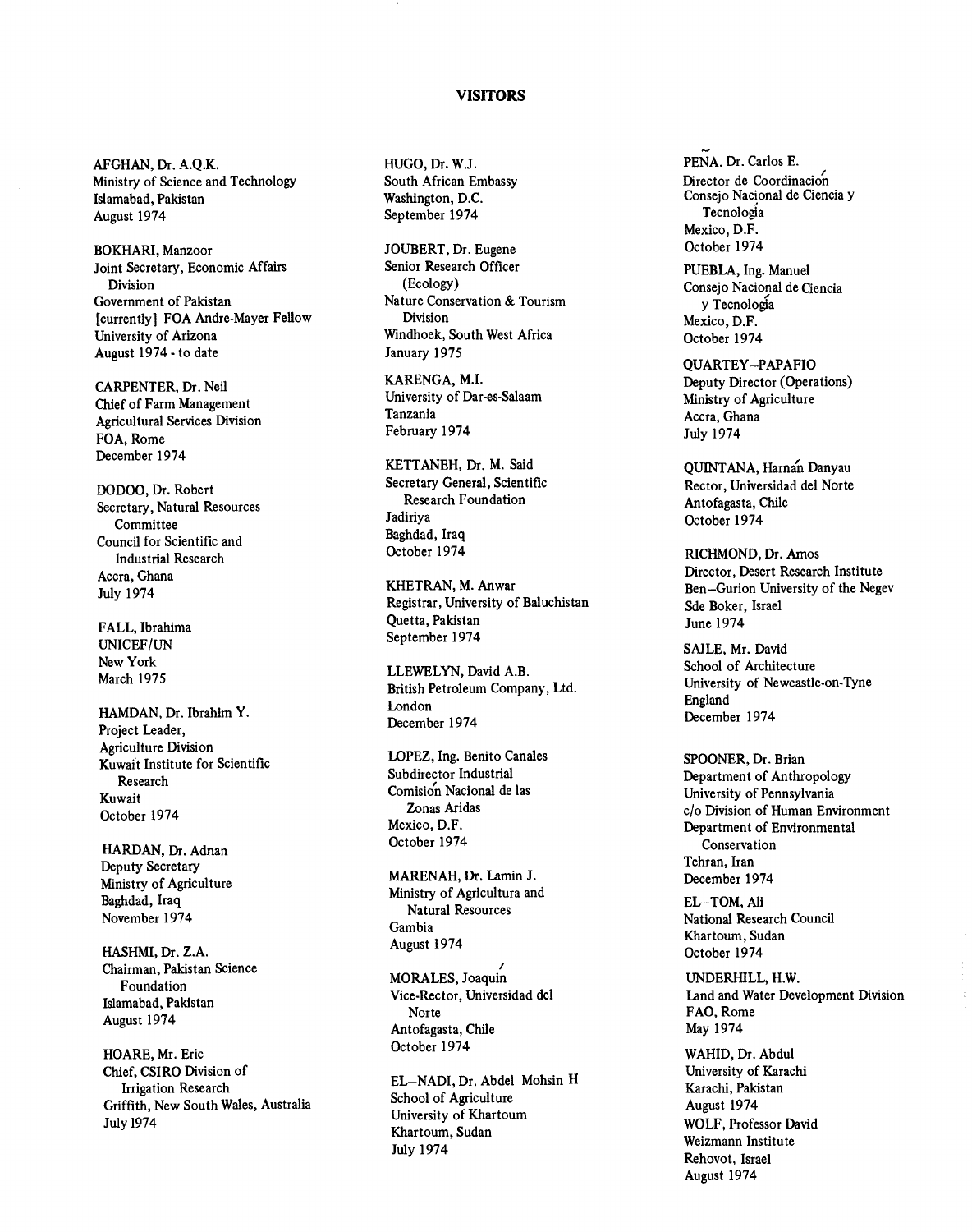### UNUSUAL PUBLICATIONS OF INTEREST TO THE NATURAL RESOURCES PROGRAM

Meinel, A.B./Meinel, M.P.

### 1973

THE VILLAGE ENERGY CENTER: A NEW OPTION FOR SOLAR ENERGY UTILIZATION BY SAHEL COM-MUNITIES. A report prepared for UNESCO, Paris, July 1973. University of Arizona, Optical Sciences Center/Helio Associates, Inc., Tucson.

A review of the successes and failures of present attempts to utilize solar energy in developing countries leads the authors to consider a new proposal: the village energy center (VEC). It builds on the successes of community uses and recognizes the failures in individual family uses of solar energy. The VEC distributes electrical power from a solar thermal powerplant to meet the wide variety of needs for energy within the community, and to power the tube wells of its surrounding fields. Early development of the energy center can profit from current interest in solar energy in the U.S. because of similarity in size of early demonstration units to actual units for energy centers for developing countries. Aspects of the VEC and its application to the Sahel are specifically discussed. (OALS)

Curtis, Lawrence C./Gomez, C., Héctor 1974

CUCURBITA FOETIDISSIMA, UNA FUENTE POTEN-CIAL DE ACEITE Y PROTEINA EN ZONAS ARIDAS. Centro Nacional de Investigación para el Desarrollo de Zonas Aridas, Saltillo, Coahuila, México. Boletín Técnico 4.  $12(1)$  p.

In conjunction with the Ford Foundation's investigations in Lebanon relating to this plant, the CSNIZA has issued this bulletin relating its experience in Mexico with greenhouse cultivation of hybrid seed developed in Lebanon.Emphasis was on evaluation of the combined aptitude of buffalogourd for production of oil and protein for commercial use. Preliminary findings from research done there indicate the possibility of as much as 34% oil and an equal percentage of protein. The protein content is sufficient to warrant further research into its digestibility by humans as well as livestock. Its cultivation in arid zones is feasible, thereby achieving not only use of otherwise unproductive areas, but contributing to a solution to shortages. (OALS)

One of the most useful series of publications available are the

### AREA HANDBOOKS

prepared by Foreign Area Studies of the American University (5010 Wisconsin Avenue, N.W., Washington, D.C. 20016) and available for sale by the Superintendent of Documents, U.S. Government Printing Office, Washington, D.C. 20402 at varying prices. Those covering countries whose areas include significant arid and semi-arid zones include Afghanistan, Algeria, Angola, Argentina, Chad, Chile, Egypt, Ethiopia, Ghana, India, Iran, Iraq, Israel, Jordan, Kenya, Lebanon, Libya, Mauritania, Mexico, Mongolia, Morocco, Nigeria, Pakistan, Peru, Saudi Arabia, Senegal, Somalia, Sudan, Syria, and Tunisia. While Handbooks are designed to be useful to military and other personnel who need a convenient compilation of basic facts about the social, economic, political and military institutions and practices of various countries, the emphasis is on objective descriptions of the nation's present societies and the kinds of possible or probable changes that might be expected in the future. Extensive bibliographies provide recourse to other published sources for more detailed information. Revised editions are issued as needed. Capsule information on topography, climate, population, languages, religions, education, health, government, justice, economy, exports-imports, communications, armed forces, transportation, and international memberships and agreements adds to their value.

Saad, K. 1970 -1971

MALI. ETUDE HYDROGEOLOGIQUE DU NORD DE LA BOUCLE DU NIGER: ETUDE HYDROGEOLOGIQUE DU SUD DU MALI (NIGER SUPERIEUR ET BANI). HYDRO-GEOLOGIE. Document #2257-2259/RMS.RS/SCE. ETUDE HYDROGEOLOGIQUE DE L'EST DU MALI. Document #1856/BMS.RD/SCF. HYDROLOGIE: NOTE SUR LA PROPAGATION DE LA CRUE DU NIGER ET DU BANI EN AVAIL DE KOULIKORO ET DE DOUNA. Document #2192, 2202/BMS.RD/SCE. Unesco, Paris.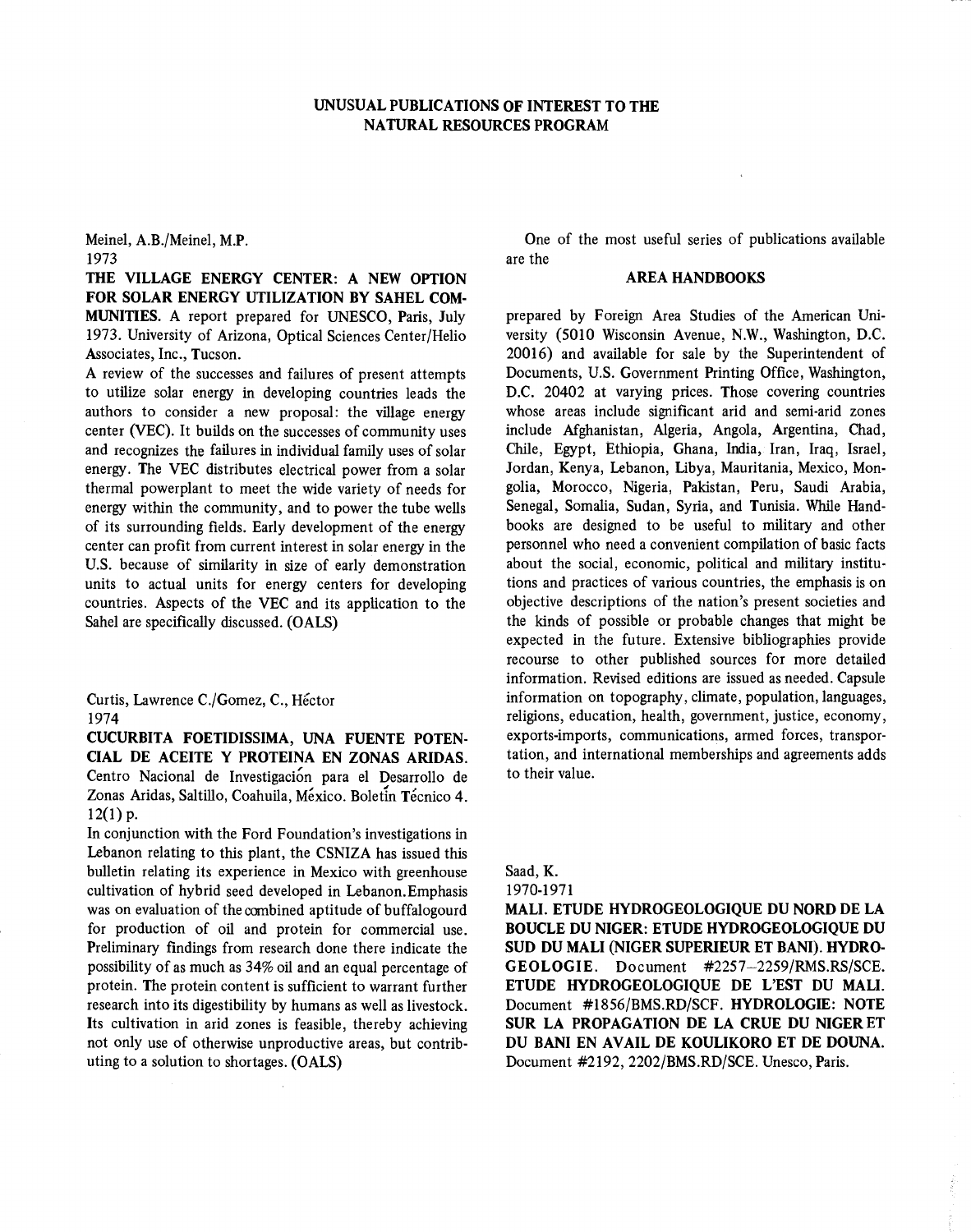#### Davy, E.G. 1974

A SURVEY OF METEOROLOGICAL AND HYDRO-LOGICAL DATA AVAILABLE IN SIX SAHELIAN COUNTRIES OF WEST AFRICA. A SURVEY OF STUDIES IN METEOROLOGY AND HYDROLOGY IN THE SUDANO-SAHELIAN ZONE OF WEST AFRICA. World Meteorological Organization, Geneva, WMO/OMM 379. 119 p.

The first survey assembles information on basic data useful in projects for the development of the economy of the Sahelian zone generally, and with particular reference to the catastrophic drought covering five years through the survey year of 1973. The second covers background information for a program of development of applications of meteorology in the Sahelian zone, with special reference to the mitigation of the effects of drought. Proposals and projects in meteorology and hydrology pertaining to the Sahel include topics on agrometeorology, flood forecasting, weather modification, drought, desert encroachment, climatic fluctuations, and ecology. (OALS)

A.I.D. MEMORY DOCUMENTS, RESEARCH 1962 -1972, Vol. B, May 1974 contains citations to approximately 900 documents produced with A.I.D. financing over this period of time, to increase awareness of these documentary resources and indicate machinery for acquiring copies. Full bibliographical citations are grouped by subject classification, and access is through additional indexes of subject /geographic listings, personal authors, and project/contract numbers. A random selection of topics shows extensive documentation under such items as social conditions and change; labor, manpower, unemployment; natural resources; medical sciences and public health; field crops; livestock and domestic animals. Geographic coverage shows shows entries under Africa and Latin America, with sub -headings under specific countries, as well as other areas worldwide. This is a typical NTIS-format publication, available from A.I.D. Reference Center, Agency for International Development, Washington, D.C. 20523, as document ARC No. 017.1-A265b. (OALS)

As a follow-on, current research documents since 1972 are listed and abstracted in a quarterly publication, A.I.D. RESEARCH AND DEVELOPMENT ABSTRACTS, available from A.I.D. Technical Assistance Bureau, RA/RIG, Washington, 20523. Arranged under broad headings such as Agriculture (with sub -headings under such terms as cereal crops, farm mechanization, irrigation, soils and fertilizers, Economics (agricultural credit, agricultural marketing), Education, Public Health (nutrition), Science and Technology, Social Science (land tenure), this tool carries informative abstracts, together with full bibliographical information. Instructions are given for ordering copies of documents cited. (OALS)

Food and Agriculture Organization of the United Nations, Rome 1974

HEATHLAND AND SAND DUNE AFFORESTATION: REPORT ON THE FOA/DANIDA INTERNATIONAL TRAINING CENTRE, DENMARK AND LIBYA, AUGUST 26-SEPTEMBER 21, 1973. FAO/DEN/TF 123. 239 p. Information presented is the result of a training center held in Denmark and Libya to provide opportunity for exchange of information on sand dune stabilization, afforestation, and shelterbelt management. Field trips in both countries allowed evaluation of practices of traditional biologicalmechanical fixation, as well as crude oil and rubber coasting techniques of stabilization. Nursery management and forest management of greenbelts and shelterbelts were viewed near Tripoli. Country statements from the arid zones include India, Iraq, Jordan, Libya, Somalia, Sudan, Syria, Tunisia, and Yemen. (OALS)

National Academy of Sciences 1974

MORE WATER FOR ARID LANDS. Promising Technologies and Research Opportunities Report of an Ad Hoc Panel of the Advisory Committee on Technology Innovation, Board on Science and Technology for International Development, Commission on International Relations. Résumé en Français, Resumen en Español. National Academy of Sciences, Washington, D.C. 153 p.

Little known but promising technologies for the use and conservation of scarce water supplies in arid areas are covered in this non -technical handbook that aims to draw the attention of agricultural and community officials and researchers to opportunities for development projects with probable high social value. The technologies discussed should, at present, be seen as supplements to, not substitutes for, standard large-scale water supply and management methods. But many have immediate local value for small-scale water development and conservation, especially in remote areas with intermittent rainfall. Each technology presented is covered by such topics as methods, advantages, limitations, stage of development, and needed research and development. Selection of technologies examined was based on technical merit and potential for application, particularly in developing countries. Under Water Supply there is discussion of rainwater harvesting, runoff agriculture, irrigation with saline water, reuse of water, wells, and other sources of water. Under Water Conservation the discussion centers on reducing evaporation from water surfaces, reducing seepage losses, reducing evaporation from soil surfaces, trickle irrigation, selecting and managing crops to use water more efficiently, controlled-environment agriculture, reducing cropland percolation losses, and reducing transpiration.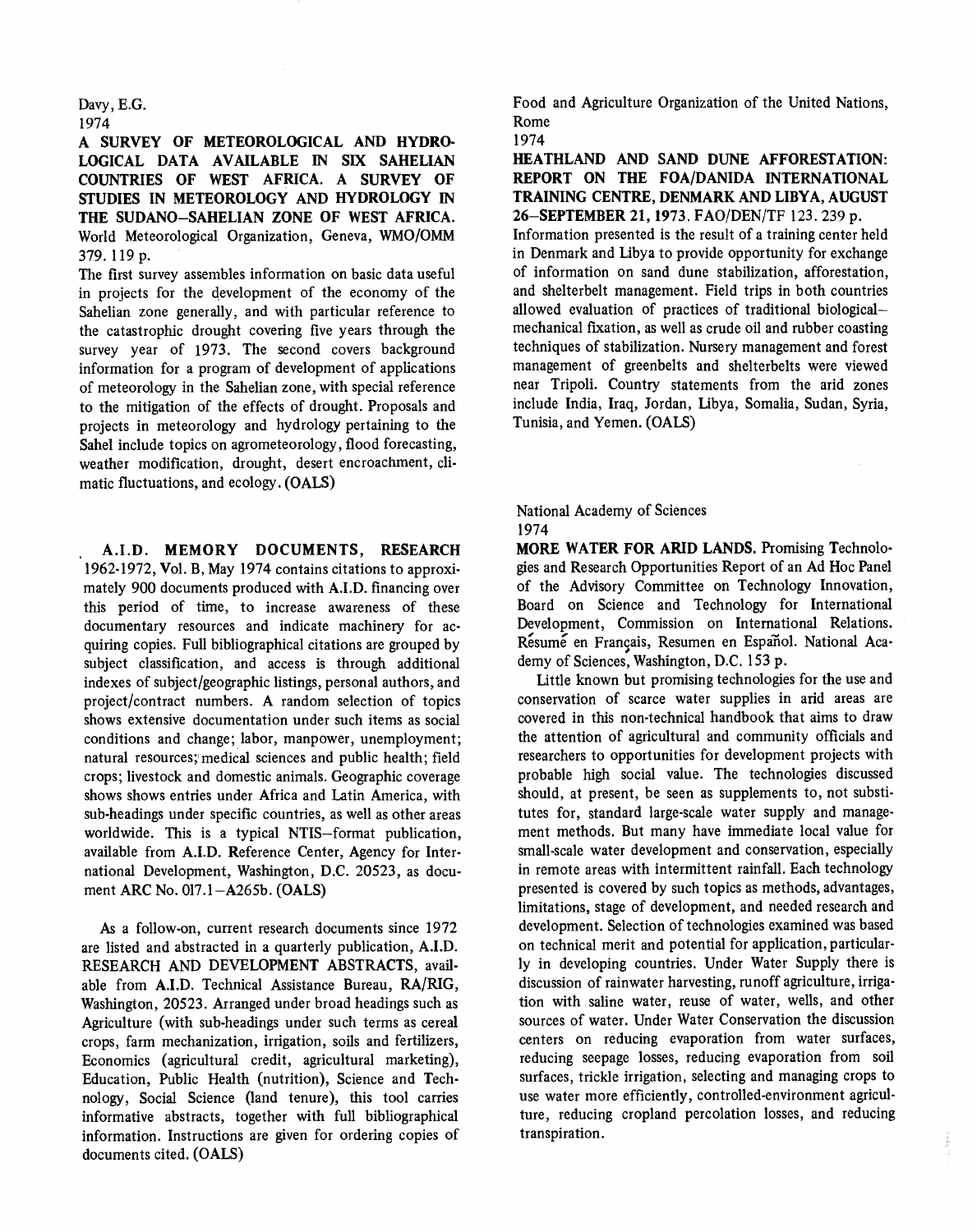Benneh, G 1974

 $\P$ 

ENVIRONMENT AND AGRICULTURAL DEVELOP-MENT IN THE SAVANNAH REGIONS OF GHANA. ANNOTATED BIBLIOGRAPHY, Ghana Council for Scientific and Industrial Research, Natural Resources Committee/U.S. Agency for International Development. 188 p. Mimeo.

Over 500 items are grouped in broad categories: agricultural development, including such factors as soils, vegetation, land tenure, climate and water resources; land use, including farming systems, livestock, and crops; fires, pests and diseases, and droughts; and strategies for development, such as resettlement, extension services, and mechanization. The bibliography fills a need for an integrated approach to solving the urgent problems of the savanna environment by providing a comprehensive compilation of references, with their locations in Ghana, describing research already undertaken on the above topics.

WAR ON HUNGER. A report from the Agency for International Development. Publications Division, Office of Public Affairs, AID. Room 4953, State Department Building, Washington, D.C. 20523, v. 9, No. 1, January  $1975 -$ 

A monthly publication devoted to worldwide activities engaged in the greatest war of all, with the emphasis on features of general interest, reviews, articles by world experts on such topics as world fertility patterns, drought, livestock management, managing development with trained talent, the fertilizer "panic," AID's role in remote sensing, and helping the artisan fisherman, to cite those in some recent issues. It is available without cost to persons requesting to be placed on the mailing list, and readers are invited to submit news items, original manuscripts, and photos on any aspect of International development.



Water harvesting in Southern Tunisia. Runoff which normally evaporates unused is stored to fill the needs of people and animals. March 1974.

-J.D. Johnson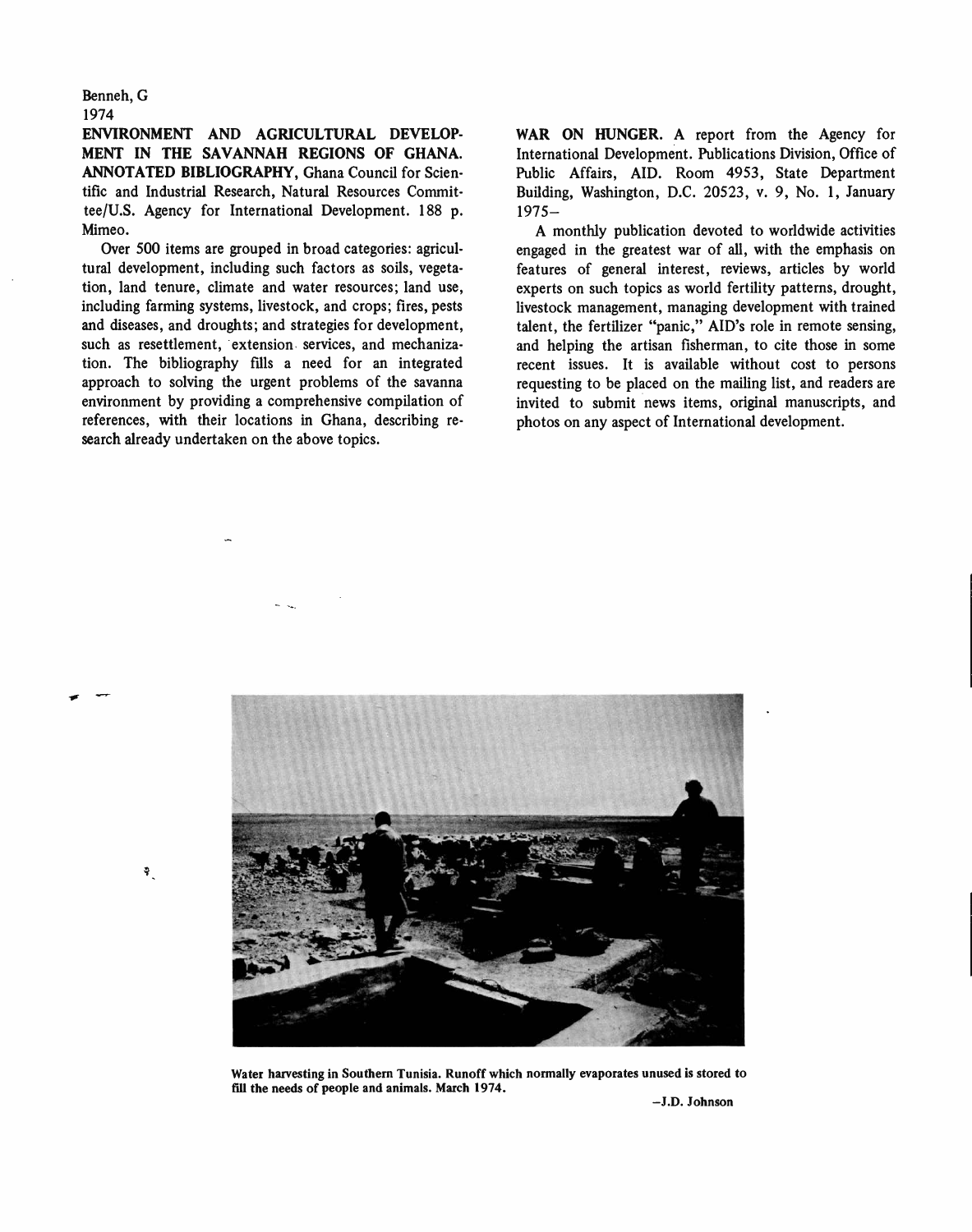#### WORKSHOP -SEMINAR ON SPACE APPLICATIONS OF DIRECT INTEREST TO DEVELOPING COUNTRIES.

Organized by the Committee on Space Research (COSPAR), through its Working Group 6 on Applications of Space Research to Meteorology and Earth Surveys/ Brazilian Space Research Institute (INPE). Sponsored by the United Nations Environment Program, International Council of Scientific Unions, Comité Interamericano de Investigaciones Espaciales, Committee on Science and Technology in Developing Countries, and the INPE. 1974. São José dos Campos, Brasil. 2 vols.

The purpose of this workshop-seminar was to transfer technical information to participants from developing countries in Asia, Africa, and Latin America, on the techniques for the use of data acquired in surveying the earth from space, to apply these techniques to specific problems of developing countries; to show their high effectiveness as a basis for social-economic development and motivate the participants to adopt programs in their countries of origin to take advantage of the outputs generated by systems like ERTS, at a low cost; and to point out the great benefits to be derived for the development of many areas of economic interest such as may be found in improving range, crop and forest land management, mineral exploration, and the use of water resources.

Sometimes we see forward more clearly for a backward glance:

....Two systems of ancient agriculture in the Negev-narrow terraced wadis and farm units with small watersheds-show a most rational and wise use of the available natural resources. The ancient farmer fitted his artificially -created agricultural ecosystems into nature and used landscape and topography to his best advantage without damaging his environment. He neither caused erosion nor brought about salination of his agricultural soils. By using the runoff he tamed the flood torrents and prevented the damage that uncontrolled floods usually produce. He certainly did not over irrigate, because his water resources were limited, and in this case as in many others, limitation is the mother of good management. The methods of the ancient civilizations of providing drinking water are another example of a most rational use of nature's resources. In all these cases man learned from his natural environment and applied what he had observed by imitating nature and sometimes improving on it.<br>-THE NEGEV: THE CHALLENGE OF A DESERT,

by Michael Evenari, Leslie Shanan, and Naphtali Tadmor